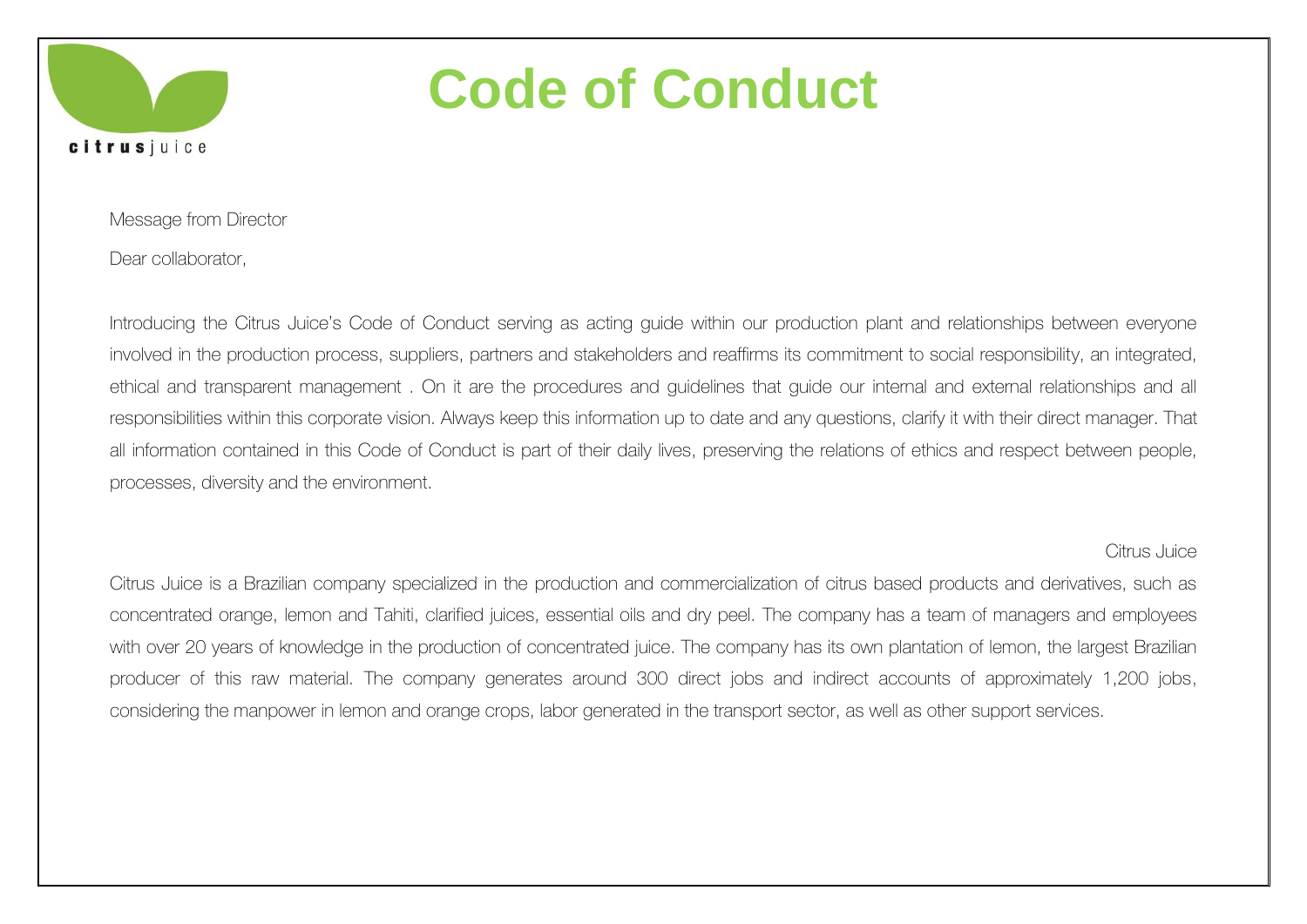

Principles Citrus Juice

- Development guided by an integrated approach, including economic, social and environmental dimensions;
- Contemplation of issues such as education, training and commitment of its workforce;
- Repudiation and combat all forms of degrading and / or abusive labor such as forced labor, child labor, slave labor and other forms of human trafficking and work contrary to the laws and labor standards;
- The company respects the right of employees regarding the association to a labor union without fear of reprisal, intimidation or harassment;
- Compliance with applicable laws and standards;
- Respect for human rights, combat and repudiation of all acts that imply in any kind of discrimination or violation of human rights, in particular but not limited to, combat and repudiation of all racial, religious, political and option sexual;
- Development of human resources and equal opportunity with rejection of discrimination and harassment based on race, color, national or social origin, religion, politics and option sexual;
- Competitive and fair remuneration in accordance with the laws and signed collective agreements on wages, working hours, overtime and benefits;
- Ethics and transparency as pillars in the relationship with its employees, contractors, suppliers, customers and society, but not limited to, including business ethics;
- Involve suppliers, customers, communities, competent entities, entities representing workers, among others, the policies adopted by Citrus Juice;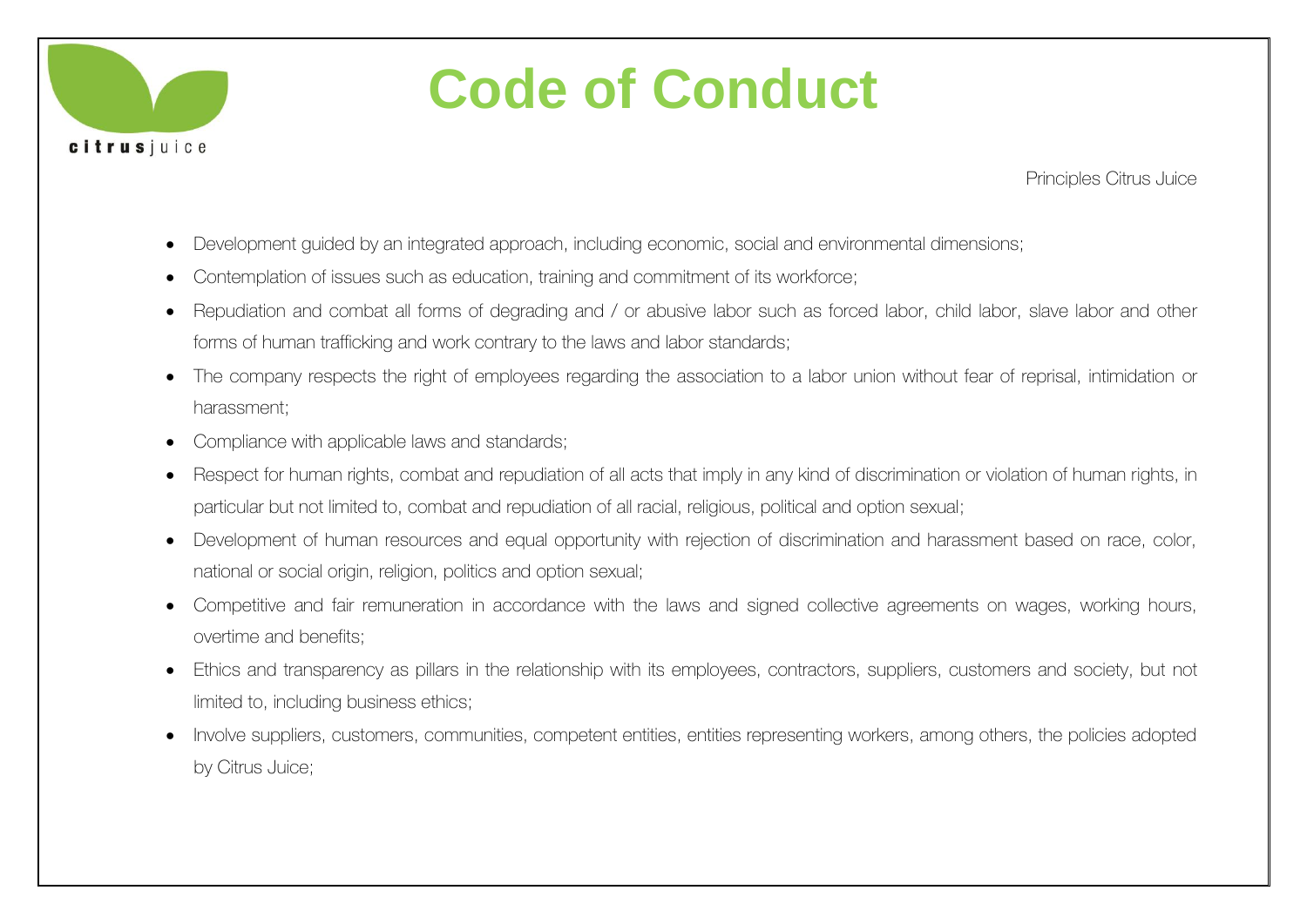

Permanently Enhance knowledge and disseminating the culture of sustainability and social and environmental responsibility;

#### Ethics Committee

The Citrus Juice's Ethical Committee is formed by a multidisciplinary team working in order to fulfill what is set forth herein. This committee is responsible for taking action in serious breach of this code case, receive suggestions of areas, answer questions, update the document.

#### **Values**

- High Quality;
- Commitment in the business relationship;
- Customer Satisfaction:
- Ethics and environmental responsibility;

#### Principles of Conduct

Citrus Juice supports compliance with laws and regulations with respect to all who participate in some form of its process, the community and the environment. No employee of the company has the authority to request any action that violates this policy. It is not subject to any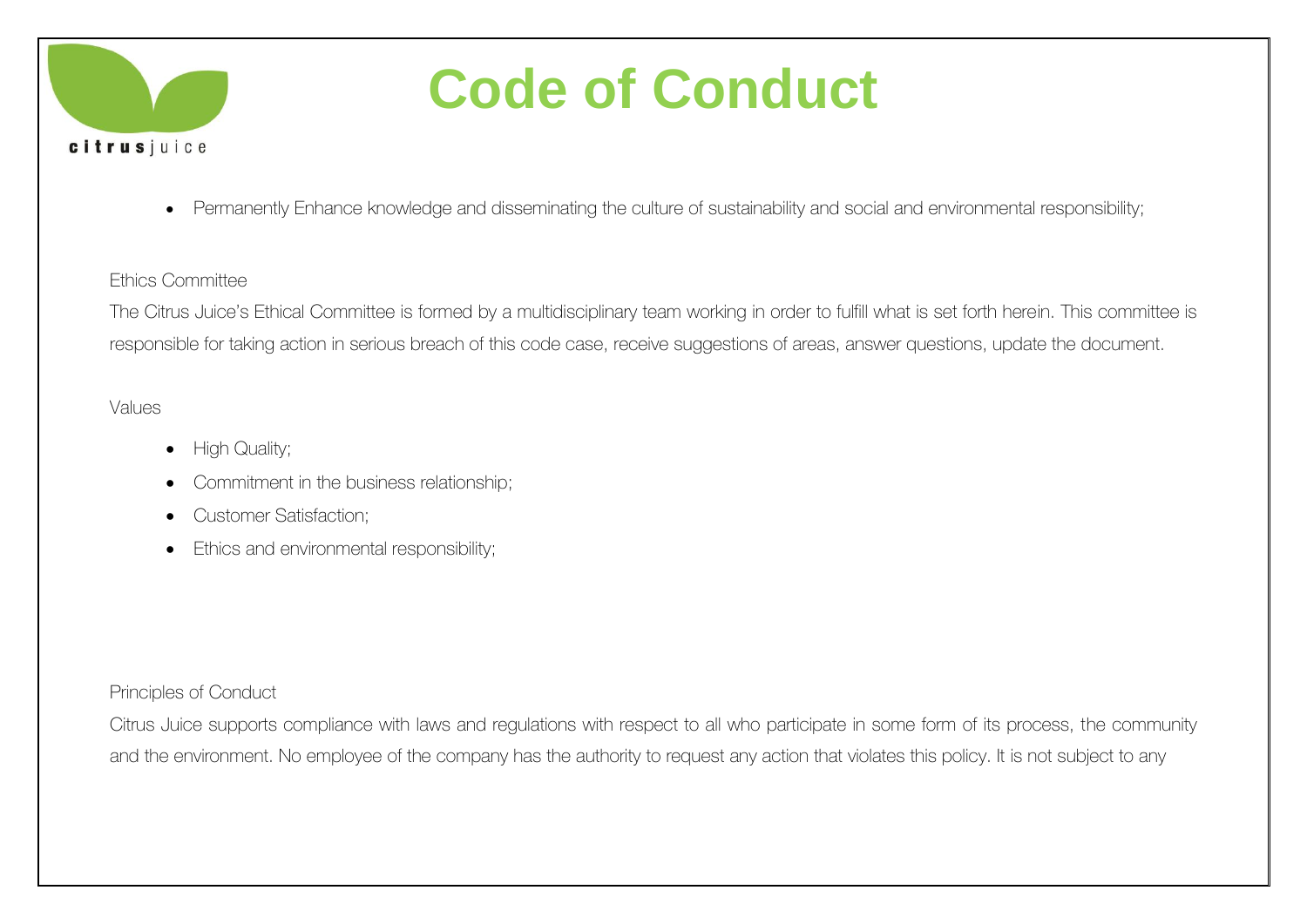

waiver or exceptions because of commercial or competitive demands, industry practices or requirements otherwise. Any employee who knowingly violates this policy, or authorizes or permits their violation by a subordinate shall be subject to disciplinary action, including the shutdown.

Citrus Juice team, about our relationships.

In the work environment

- Respect your colleagues! Collaborate for team spirit with loyalty and dignity.
- Create a great working environment, avoiding any kind of embarrassment to you and to others.
- To care for our image, avoiding improper behavior in public when wearing a garment or vehicle with the trademark of the Company or one of our brand.

It is forbidden:

- Use your position to ask for personal favors or services from subordinates.
- Any and all forms of racial, sexual or religious or is related to deficiencies..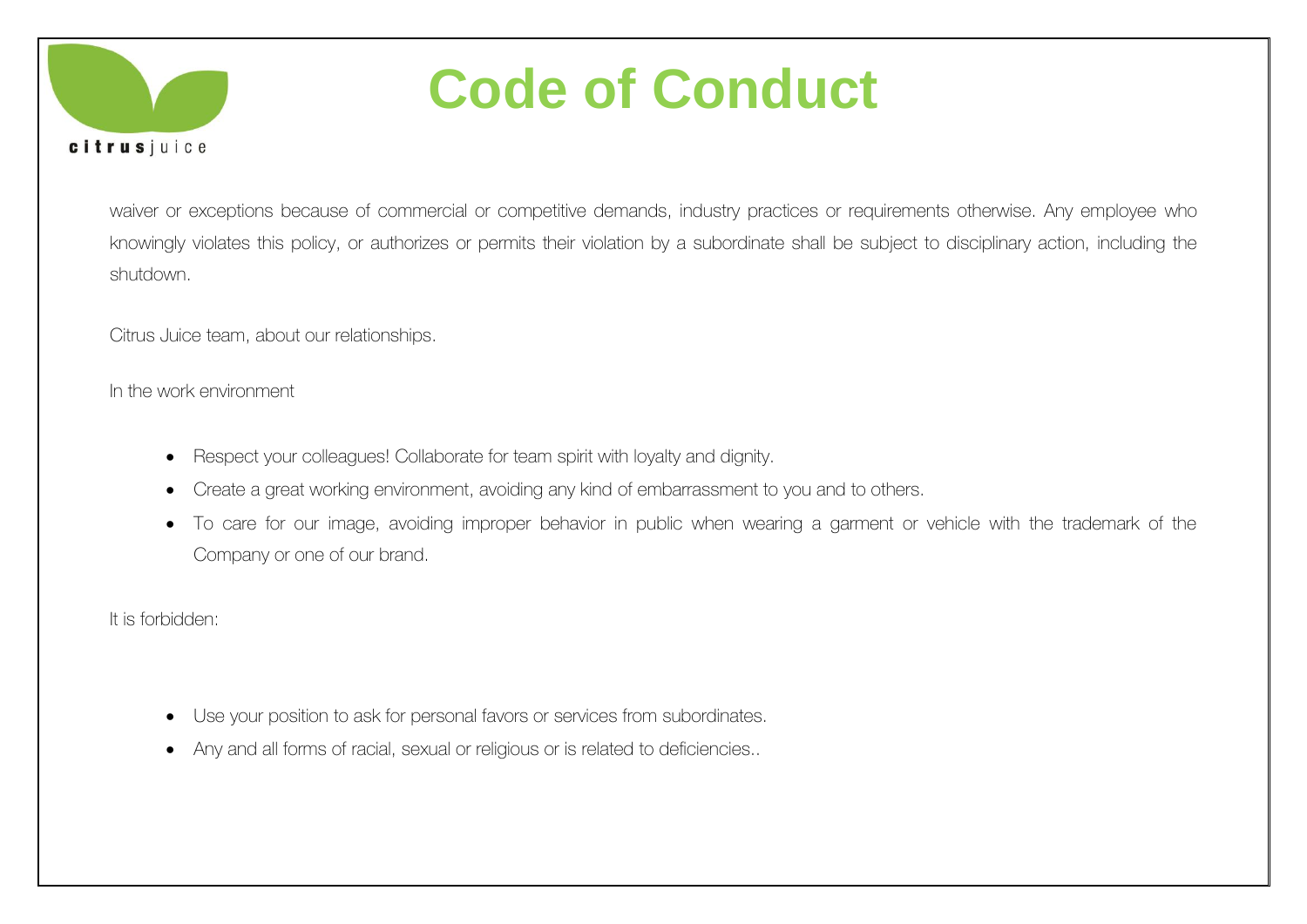

Offending your coworkers or cause a situation that may lead to a physical confrontation.

Remember: responsibility, reliability, cooperation and commitment to colleagues and work help to maintain a high standard of productivity and quality.

#### This is for you, our Leader!

You must be an example of ethical behavior for all Team Citrus Juice! Recognize the merits of each person and fosters professional development equal to the value and contribution of each employee. We do not admit that decisions concerning the professional career of employees are based only on personal relationships. Make sure that your staff receives continuous and adequate training as well as updated information about the company's policies. It is the duty and responsibility of all leadership communicate, guide and develop their staff in compliance with this code of conduct and all other procedures, standards and internal policies.

Without the permission of his superior, it is prohibited:

- Remove inner material of Citrus Juice, including information relating to the Company's operations, even if you have participated in their development.
- Make copies on paper, magnetic media or any other means documents that may contain sensitive company information, including information on customers, suppliers or any matter that relates to the activities in your area.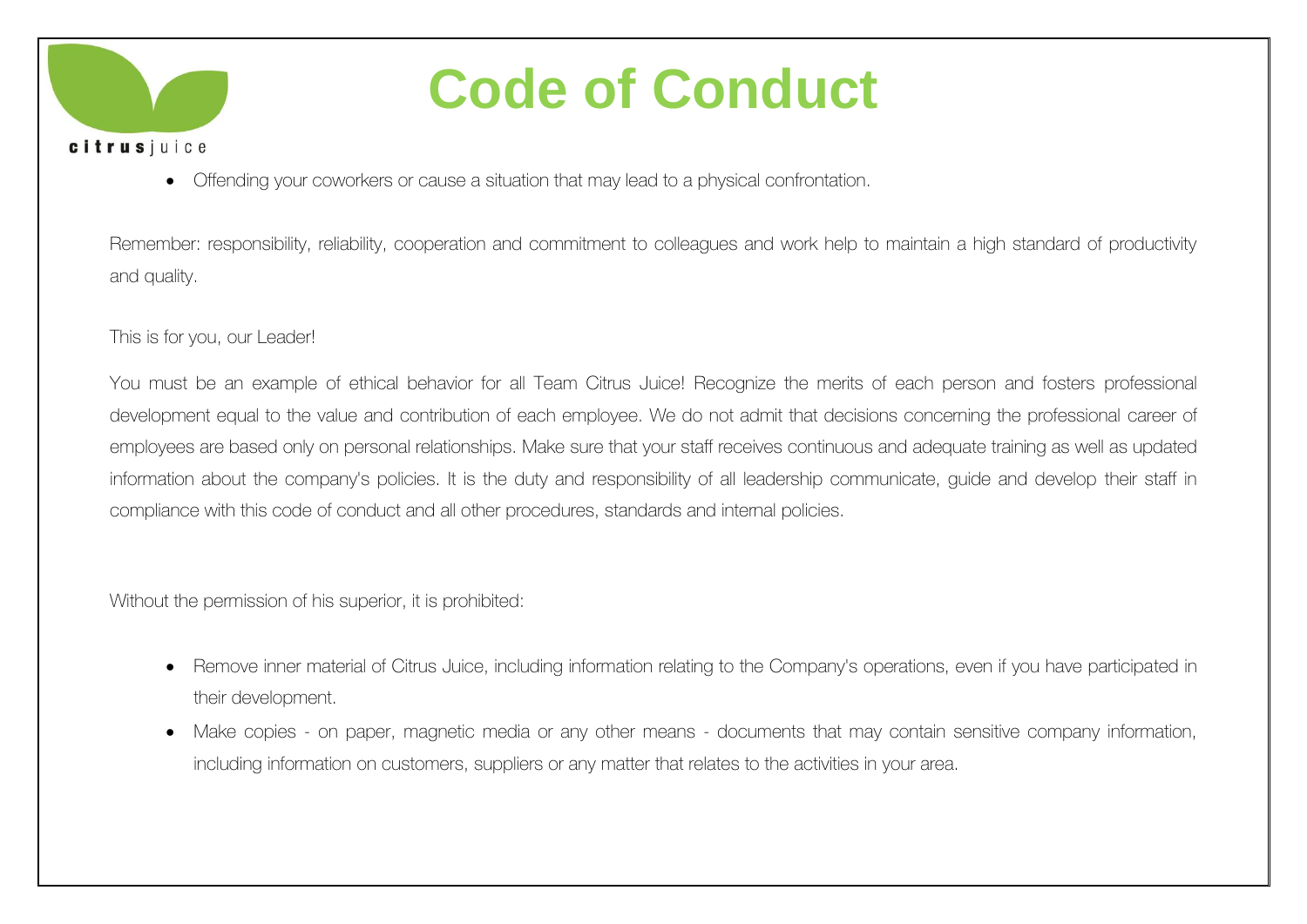

 Senior officials who are interested in running for municipal, state or federal elected office shall notify the Administration of Citrus Juice about their intentions;

#### Criteria for recruitment, selection and promotions

The criteria for recruitment and internal and external selection, promotion and movement of people in Citrus Juice only consider the candidate's conditions to meet requirements of each role, being forbidden any kind of discrimination and / or favoritism. There is no restriction for admission and promotion of ascending relatives (parents and grandparents), siblings, spouses and collateral relatives (uncles, cousins, nephews, in-laws and concunhados), provided that the required functions are carried out in different teams (by team, understand- if group of employees who respond to a leader in charge of charge or above).

Conduct with suppliers, partners, and community stakeholders

Gifts and payments

It is forbidden to offer gifts to customers, suppliers, shareholders and others or them receive them.

Conduct: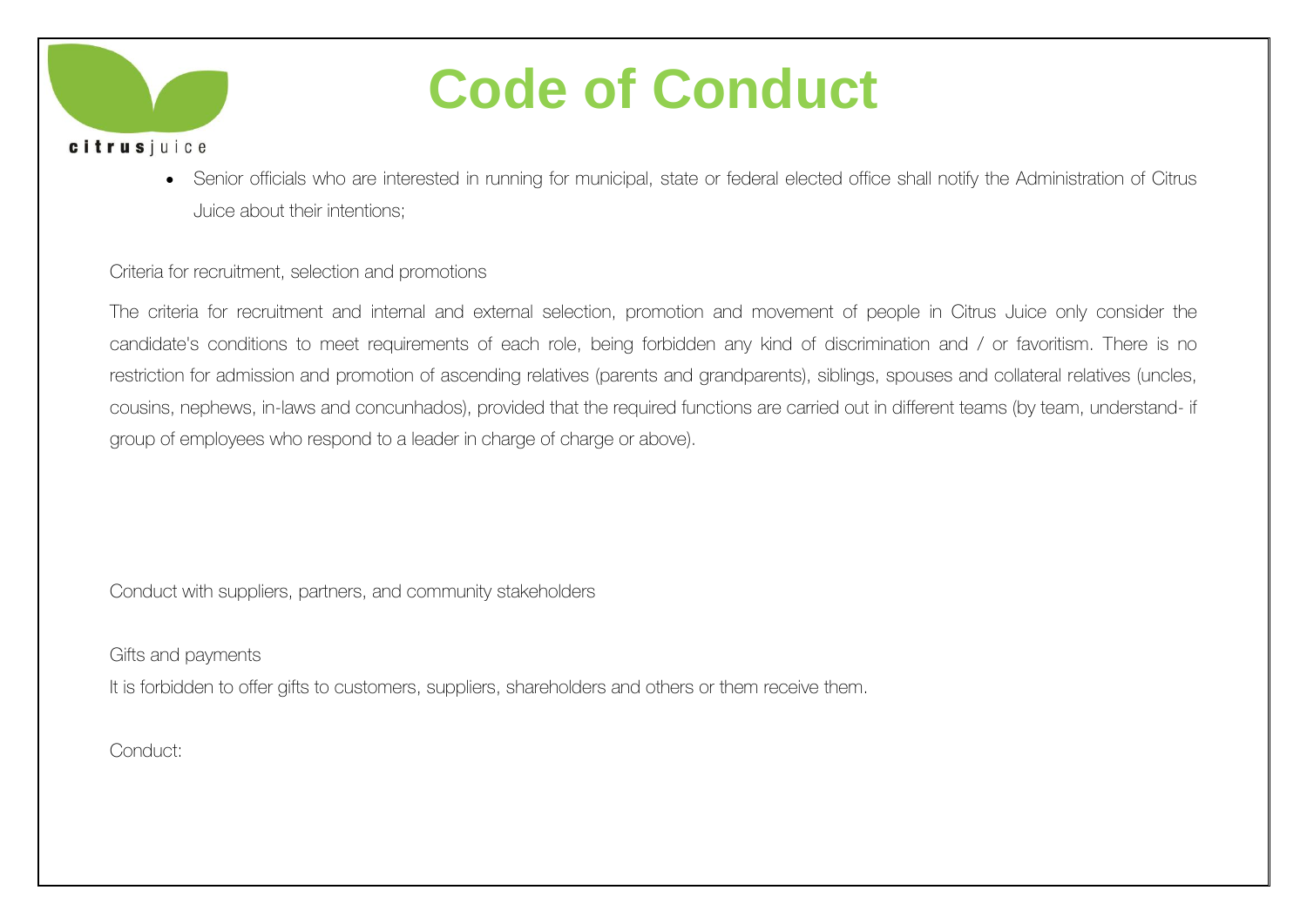

- Do not accept gifts, favors, loans, special services, payment or special treatment of any kind to persons or organizations that do or seek to do business with the Company. Exceptions: corporate gifts that are compatible with good business practices and when they have a symbolic value of up to \$10 (ten US dollars).
- Expenses with customers, suppliers, dealers and shareholders, such as meals, transportation, accommodation or entertainment, can only be accepted in case of events related to the Company, for which the costs have already been provided or approved.
- Only solidarity donations will be accepted at events involving the community through charitable actions with the participation of our partners, suppliers and employees.

Quality and Product Safety

Products supplied by Citrus Juice meet current legislation and are safe for consumption according to the standards set out in the Food Safety Management System implemented.

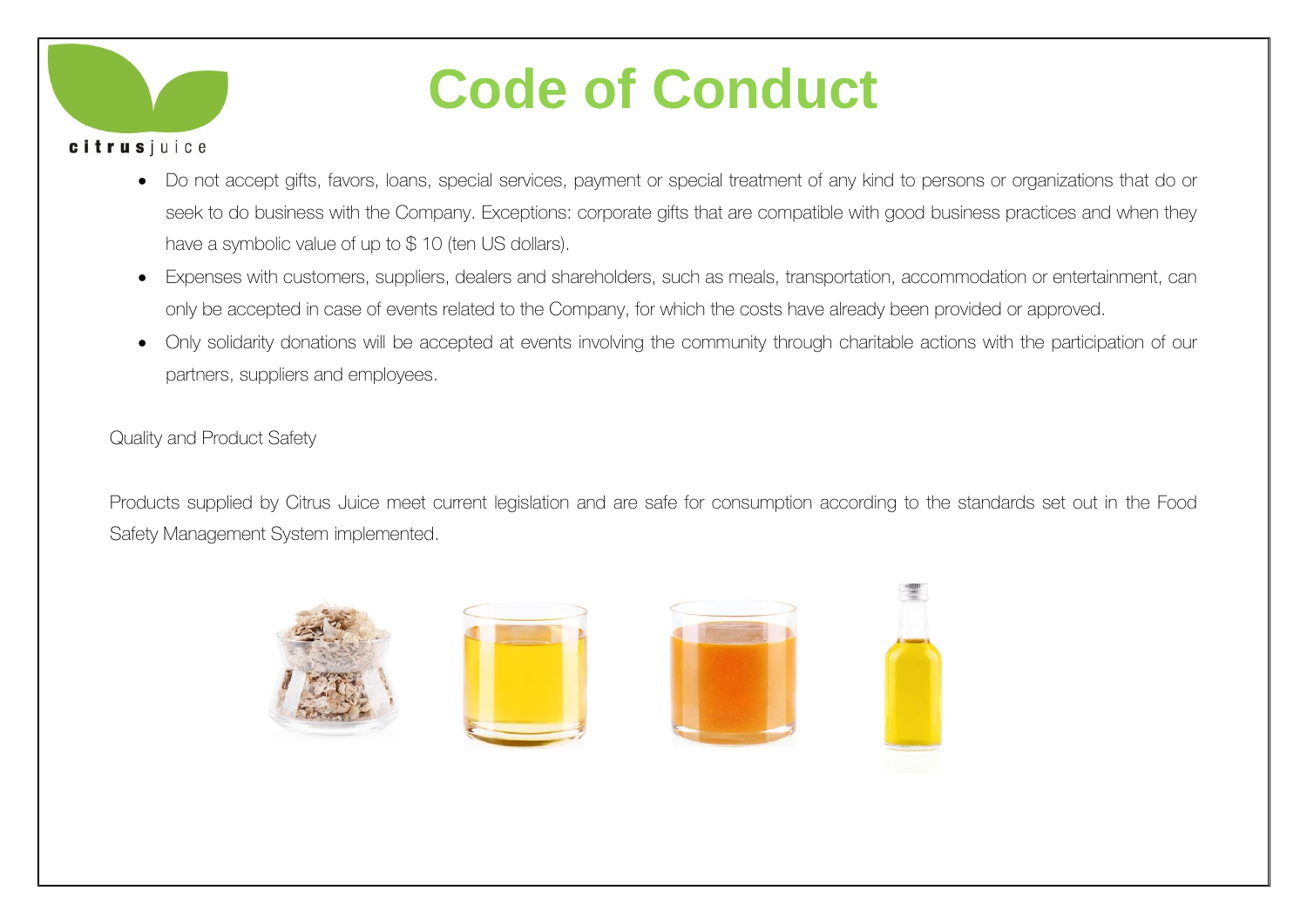

#### Business Ethics

Citrus Juice aims to attend in an integrated manner the interests of customers, consumers, employees, community, partners and stakeholders. We cherish much for customer appreciation, meeting any of its requirements within the required quality for the products, required quantities and taking fully established contracts.

#### Heritage protection and use of company property

Citrus Juice invest in adequate infrastructure, either in furniture or equipment. The use of this heritage must be unique for business purposes on behalf of the company and must be preserved to prevent any depreciation or misusing. Citrus Juice reserves the right to employ all efforts and resources necessary to monitor and ensure the proper use of its assets.

Industrial property, Industrial secrets and Trade secrets

Commercial and industrial secrets, the unique information of Citrus Juice and much of the internal information are valuable assets. Protecting these assets by keeping them in secret, it is essential so that we can continue to grow and compete. Industrial and commercial secrets are information used by Citrus Juice not commonly known or easily discovered. Therefore, we strive to keep them confidential. In addition, other unique information such as know-how need to be protected. Industrial and commercial secrets of Citrus Juice and other proprietary information may consist of formulas, designs, devices and information used in our activities that provide the Citrus Juice the opportunity to gain an advantage over competitors. Industrial and commercial secrets of Citrus Juice and other proprietary information are not always of a technical nature. They include business research, new product plans, strategic objectives, information on price and financial information not yet disclosed, lists of employees, customers and suppliers, as well as information requests, preferences, shopping habits and customer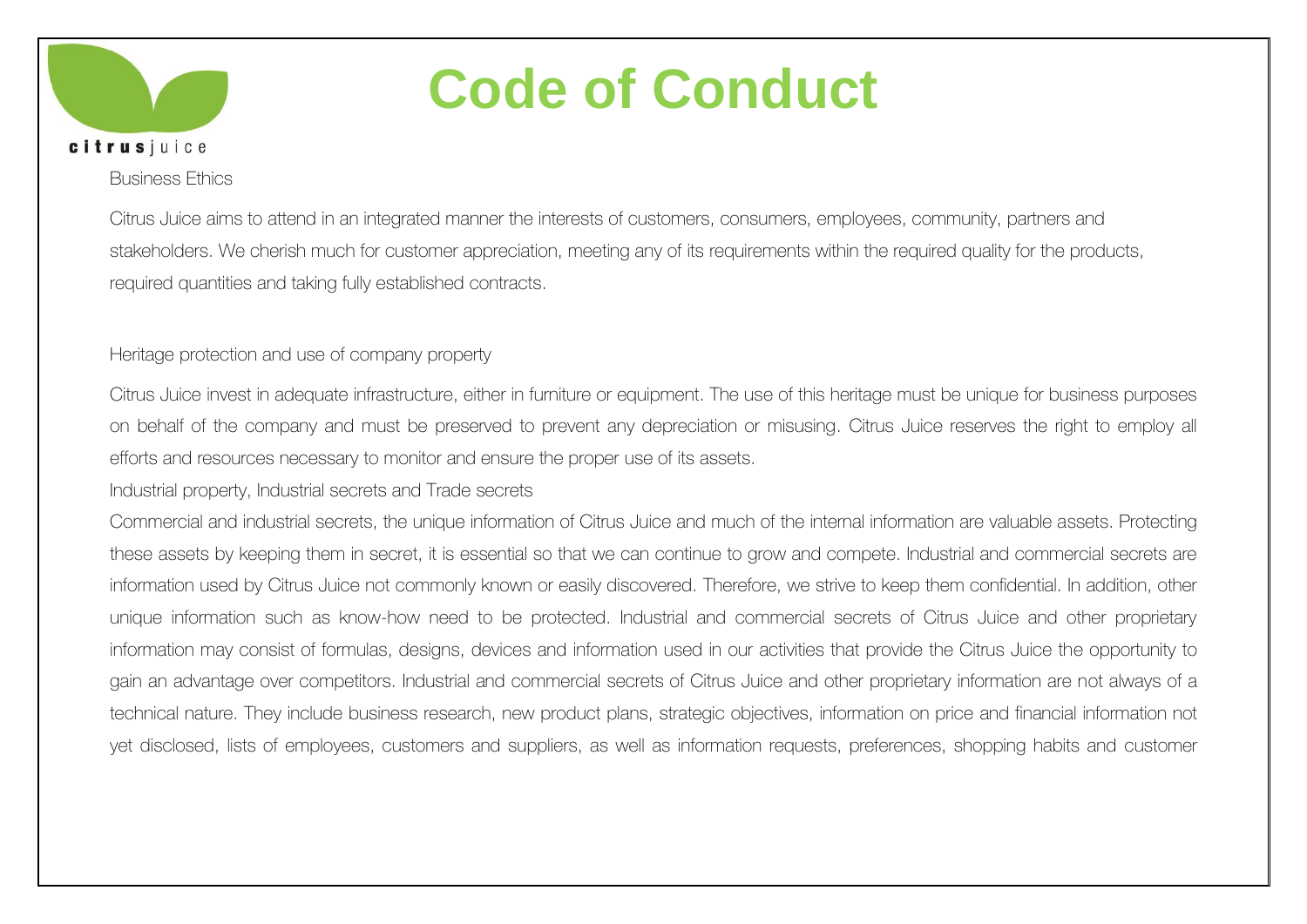

plans. Although incomplete, this relationship represents a wide range of information that need to be safeguarded. Industrial and trade secrets and other proprietary information need not be patented and can not be public knowledge. Your obligations with respect to industrial and commercial secrets of Citrus Juice and other proprietary information are:

- Do not disclose this information to others in Citrus Juice, unless there is a "need to know" or "need to use".
- Do not disclose this information to people who do not belong to the Citrus Juice picture.
- Não usar essas informações em benefício próprio ou em benefício de pessoas que não pertençam ao quadro da Citrus Juice. If you leave the Citrus Juice, its obligation to protect commercial and industrial secrets and other proprietary information of Citrus Juice stand up to the time when such information becomes public, or until the Citrus Juice does not consider most such information as trade secrets and industrial or proprietary information. Remember that all correspondence, printed materials, electronic information, documents or records of any kind, knowledge of specific processes, procedures and special way of action of Citrus Juice - are unique or not - also are company property and must stay in Citrus Juice. If you are unsure whether information is a unique information or a commercial or industrial secret, contact the Legal Department.

#### Health, work safety and environment

Citrus Juice adopts an attitude of constantly evolving their methods and ways to develop its activities by adopting different strategies, for which it considers the health and safety in their labor activities more than priority, considers this a VALUE. We consider it essential to have a safe and healthy working environment for the performance of activities of its employees.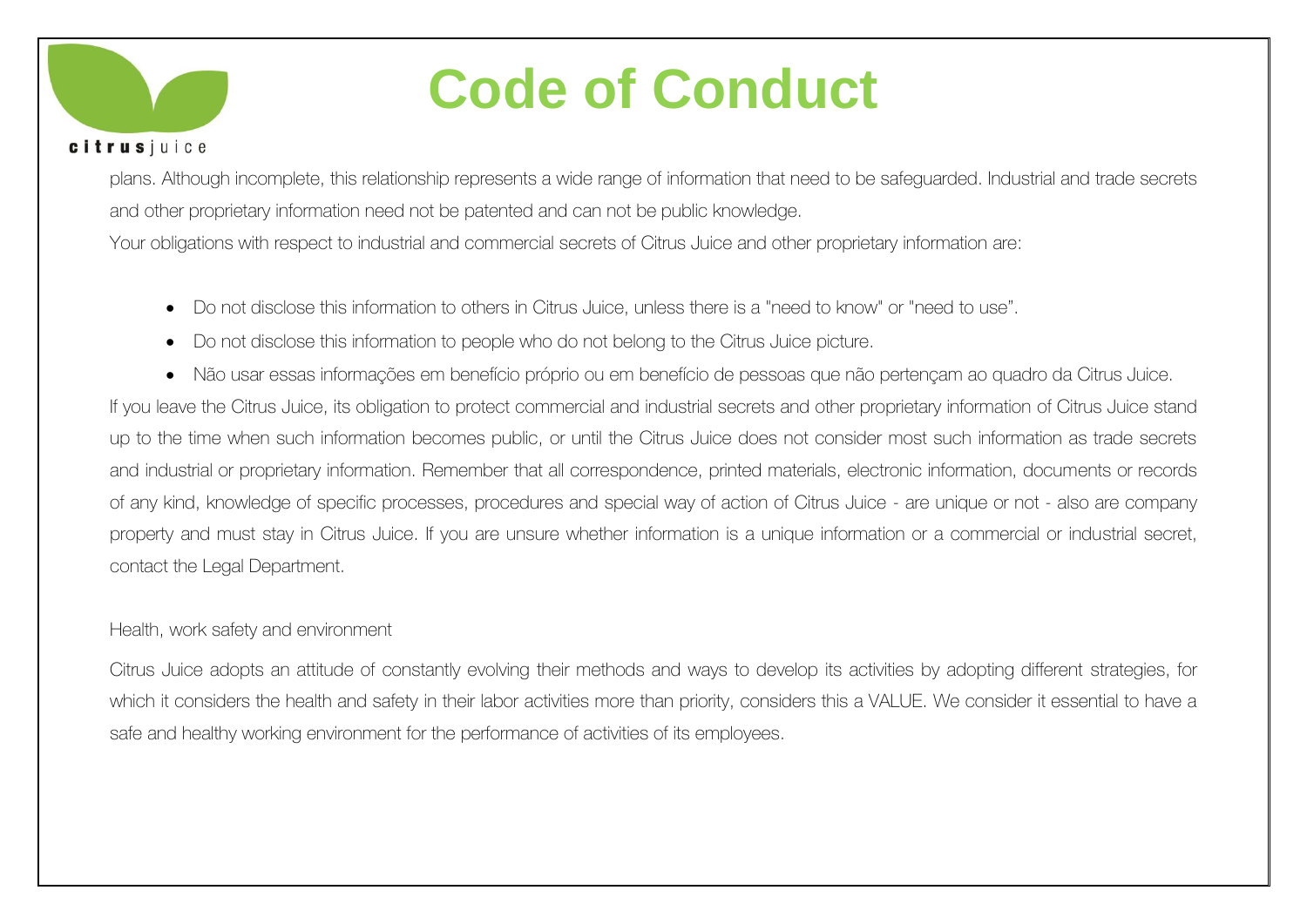

targets are set for the industrial activities for development in harmony with the environment, and are implemented in order to always seek sustainability and energy efficiency, is guiding by the following guidelines:

- Develop activities in accordance with current legislation in the areas of Safety, Environment and Health;
- To ensure the sustainability of projects, ventures and products throughout their life cycle, considering the impacts and benefits in economic, environmental and social dimensions;
- Manage waste generation, handling and disposal;
- Control and Optimize Use of Water;
- Monitor the risks inherent to the activities developed by identifying, evaluating and managing to avoid the occurrence of accidents and / or ensure the minimization of its effects;
- Search constantly for their processes, fuels that generate less environmental impact;
- To implement, in the short, medium and long term projects aimed at increasing the energy efficiency of its activities;
- Encourage, engage and train their employees to develop conservation practices of the Environment and sustainability measures, not only within the company but also in their homes.

#### Information Security

Internet, websites and e-mails.

Our Internet systems, website and e-mails belong exclusively to the company. Under no circumstances, the systems can be used to send or receive discriminatory or harassing messages, chain letters, obscene material or distasteful, commercial solicitation or, otherwise, violate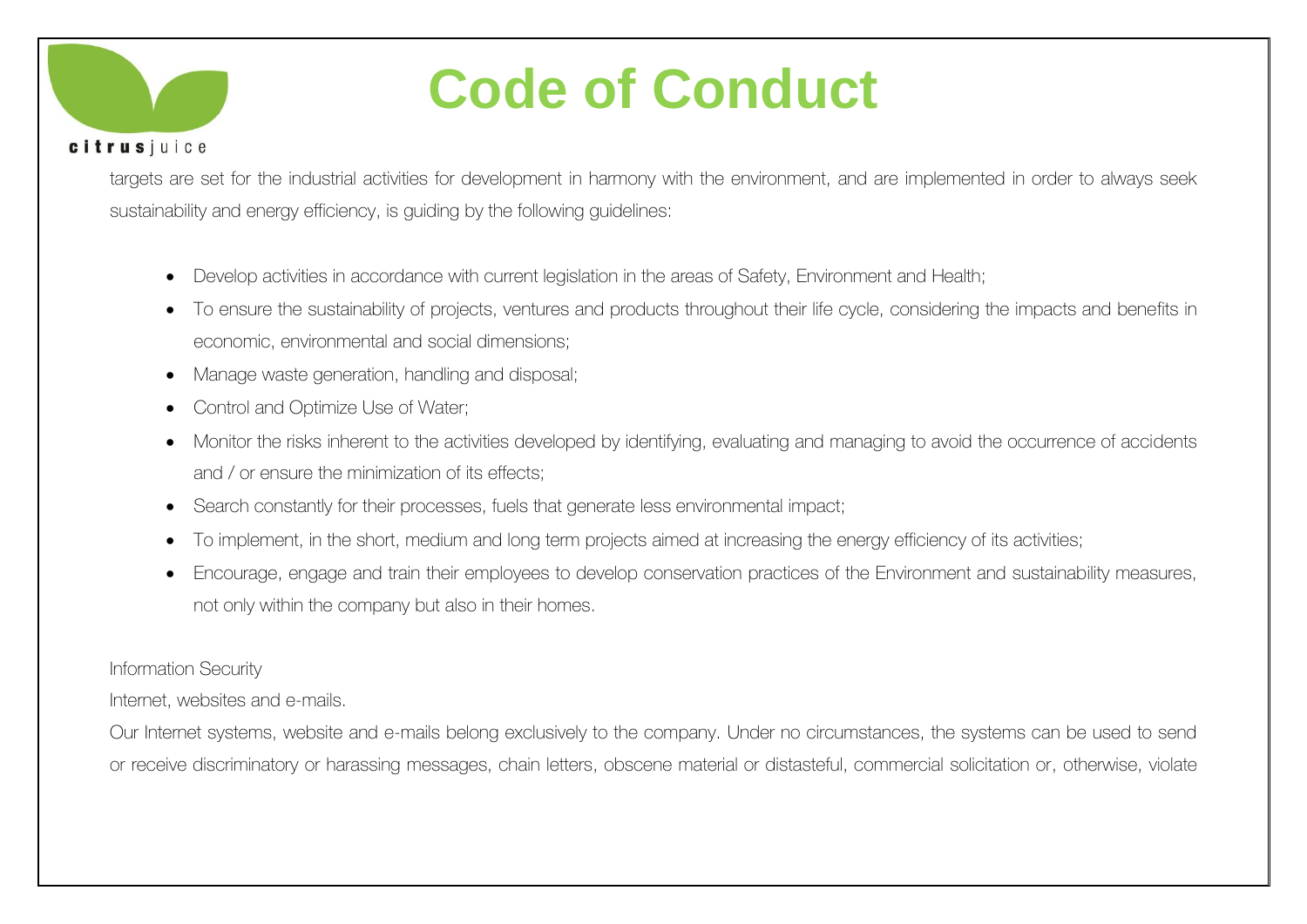

#### citrusjuice

this Business Conduct Code. All messages sent or received by these means are owned by Citrus Juice, with the body, so the right to use them and disseminate them in the event of litigation or judicial investigation.

External relations - Politics and government

Citrus Juice respects the legislation and government authorities. Any relationship with public officials should always be done with the guidance of administrative staff. Employees are prohibited from offering, promising, receiving gifts, economic benefits or benefits of any kind to representatives, officials, agents and public servants in general or on behalf of Citrus Juice without formal approval by the Executive Board.

What is the procedure when there is a violation of the code?

The existence of standards, policies, procedures and processes is essential for a company to prosper and grow and all their leaders have the responsibility and obligation to ensure that they are followed for integrated and efficient operation of the company.

Any violation of the Code of Conduct must be immediately reported to the Ethics Committee.

Breaches of internal policies, standards and code of conduct are not tolerated and are punishable by disciplinary action.

As a communication channel for deviations or violations of the code of conduct, the company provides an e- mail records relating to the code of conduct , being ouvidoria@citrusjuice.com.br ;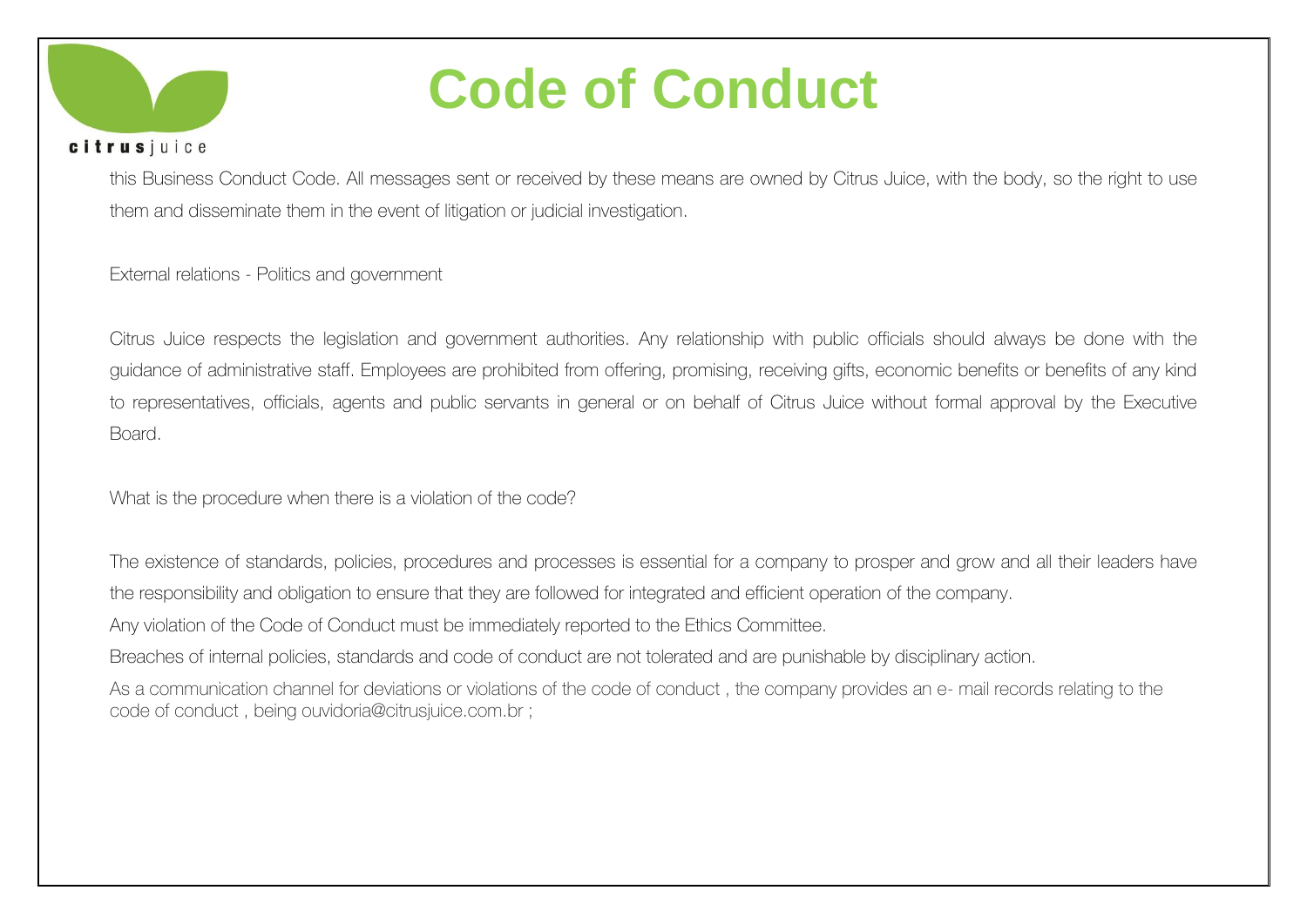

#### Periodic Review

This document does not in itself constitute any kind of employment contract. You can proceed to the modification or updating at any time and for any reason, when the company deems appropriate.

The Citrus Juice Code of Conduct comes into force since its adoption by the Board of Directors and shall apply as not approve your update, review or derogation. The ethics committee is also responsible for continuous improvement of this Code, performing a periodic the same review and propose amendments for approval by the Quality Sustainability and CSR Committee, as well as by the Board of Directors. For such purposes, this Code will be reviewed regularly and introduce - will change when there are appropriate. Citrus Juice notified properly of significant changes to employees, directors and officers, as well as to its trading partners.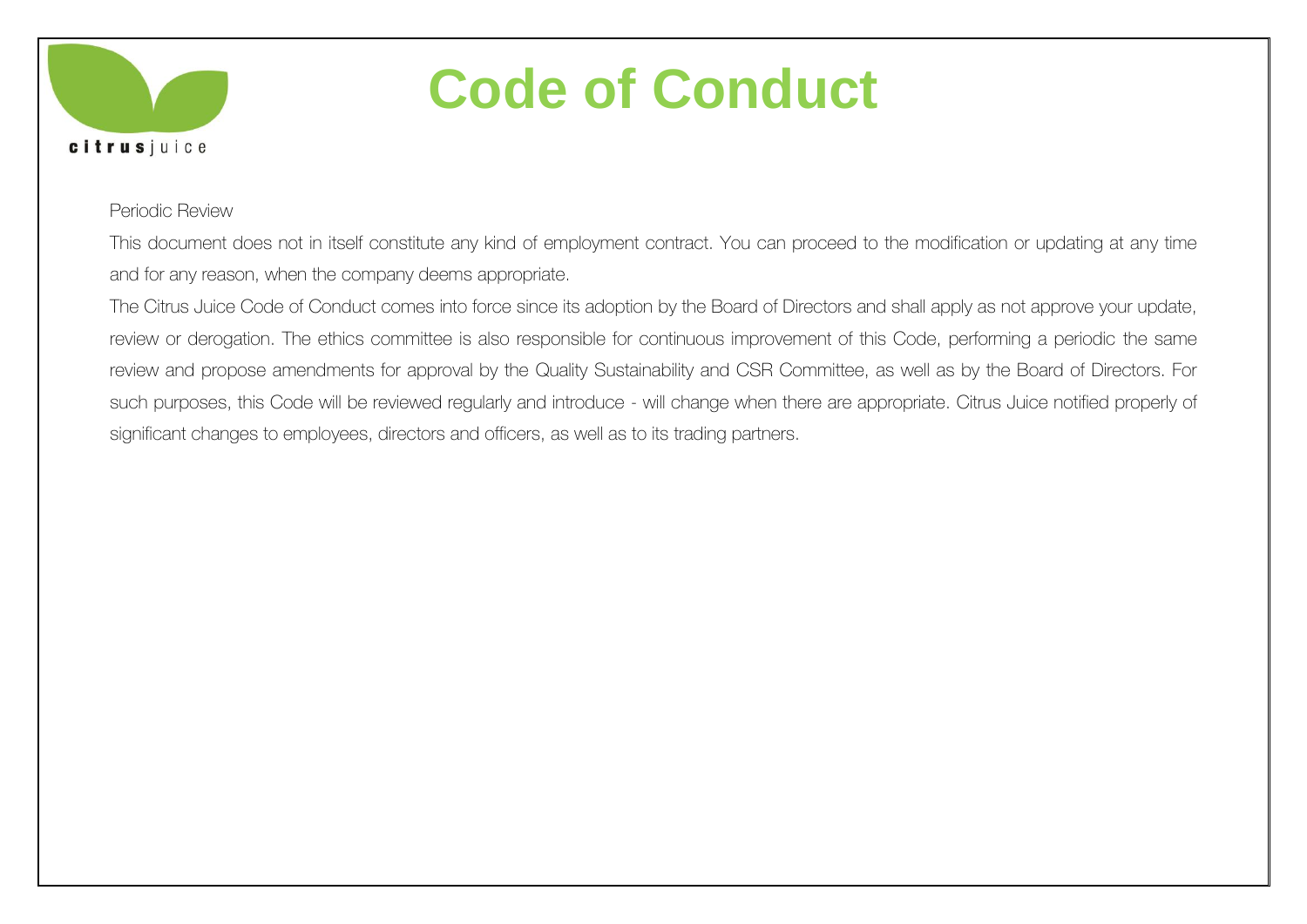citrusjuice

Commitment Agreement

### STATEMENT OF SCIENCE AND LIABILITY FULL

### AS THE RULES AND RULES

Me, [Name of the employee], carrier of the RG n° [RG of the employee ] and CTPS [CTPS of the employee], and duly registered on CPF/MF under nº [CPF of the employee], declare for all due purposes, that I am fully aware of all the rules and Internal Regulations, having received specific training regarding all issues related to my rights and duties as employee [Name of the Company], and I was driven among several other things, but especially about the duty of punctuality, as well as the correct record point of control on the certificates of receipt of policy, on Safety Rules and Hygiene at Work on Ethics and discipline, even being aware of each Fouls Graves willing on article number 482 of CLT (Consolidação das Leis do Trabalho - Decreto Lei nº 5.452, de 01º/05/1943), and aware that the practice of any of the faults there willing Graves may risk dismissal for cause. Finally, I declare that I have clarified all possible doubts, and I was told the procedure to remedy any new doubts and given to me 01 [one] via the Manual of Standards and Internal Regulations.